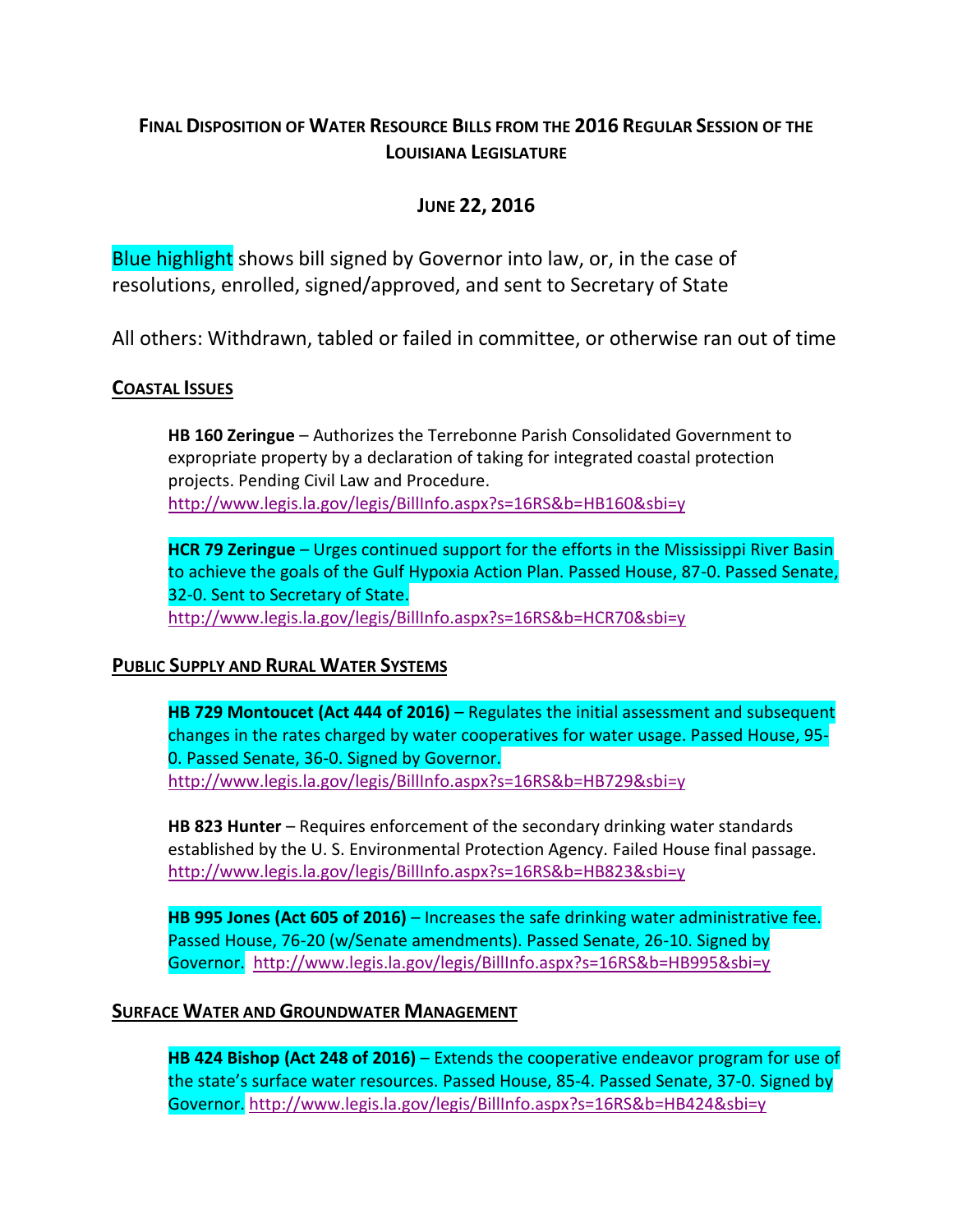**HB 526 R. Carter** – Requires permits for industrial users of groundwater that withdraw greater than 100,000 gallons a day. Considered in House Natural Resources, 4/13/16. <http://www.legis.la.gov/legis/BillInfo.aspx?s=16RS&b=HB526&sbi=y>

**HB 527 R. Carter** – Prohibits the withdrawal of water from a natural and scenic river for the purpose of hydraulic fracturing. Involuntarily deferred, 4/13/16. <http://www.legis.la.gov/legis/BillInfo.aspx?s=16RS&b=HB527&sbi=y>

**HB 528 R. Carter** – Prohibits the withdrawal of water from a natural and scenic river or ground water for the purpose of hydraulic fracturing. Pending House Natural Resources. <http://www.legis.la.gov/legis/BillInfo.aspx?s=16RS&b=HB528&sbi=y>

**HB 553 Marcelle** – Designates East Baton Rouge, West Baton Rouge, East Feliciana, West Feliciana, and Pointe Coupee as a critical area of groundwater concern and provides for limits on membership on certain governing bodies and restrictions on groundwater use in critical areas. Involuntarily deferred, 4/27/16. <http://www.legis.la.gov/legis/BillInfo.aspx?s=16RS&b=HB553&sbi=y>

**HB 703 R. Johnson** – Prohibits the withdrawal of water from Spring Bayou in Avoyelles Parish. Pending House Natural Resources. <http://www.legis.la.gov/legis/BillInfo.aspx?s=16RS&b=HB703&sbi=y>

**HCR 110 Carter –** Urges and requests the Department of Wildlife and Fisheries and the Department of Natural Resources to study the use of water from natural and scenic rivers for certain uses. Passed House, 85-2. Passed Senate, 32-0. Sent to Secretary of State. <http://www.legis.la.gov/legis/BillInfo.aspx?s=16RS&b=HCR110&sbi=y>

**HCR 115 Carter –** Urges and requests the Office of Conservation to study the effects of ground water withdrawals from the Southern Hills Aquifer System. Passed House, 79-3. Passed Senate, 33-0. Sent to Secretary of State. <http://www.legis.la.gov/legis/BillInfo.aspx?s=16RS&b=HCR115&sbi=y>

### **DRAINAGE, SERVITUDE, PUBLIC USAGE**

**HB 564 Richard** – Includes fishing as an authorized public use of the bank of a navigable stream or waterway. Withdrawn from files of the House. <http://www.legis.la.gov/legis/BillInfo.aspx?s=16RS&b=HB564&sbi=y>

**HB 565 Richard –** Provides relative to access by boat for limited purposes to waters that have overflowed the banks of navigable streams or waterways. Withdrawn from files of the House. <http://www.legis.la.gov/legis/BillInfo.aspx?s=16RS&b=HB565&sbi=y>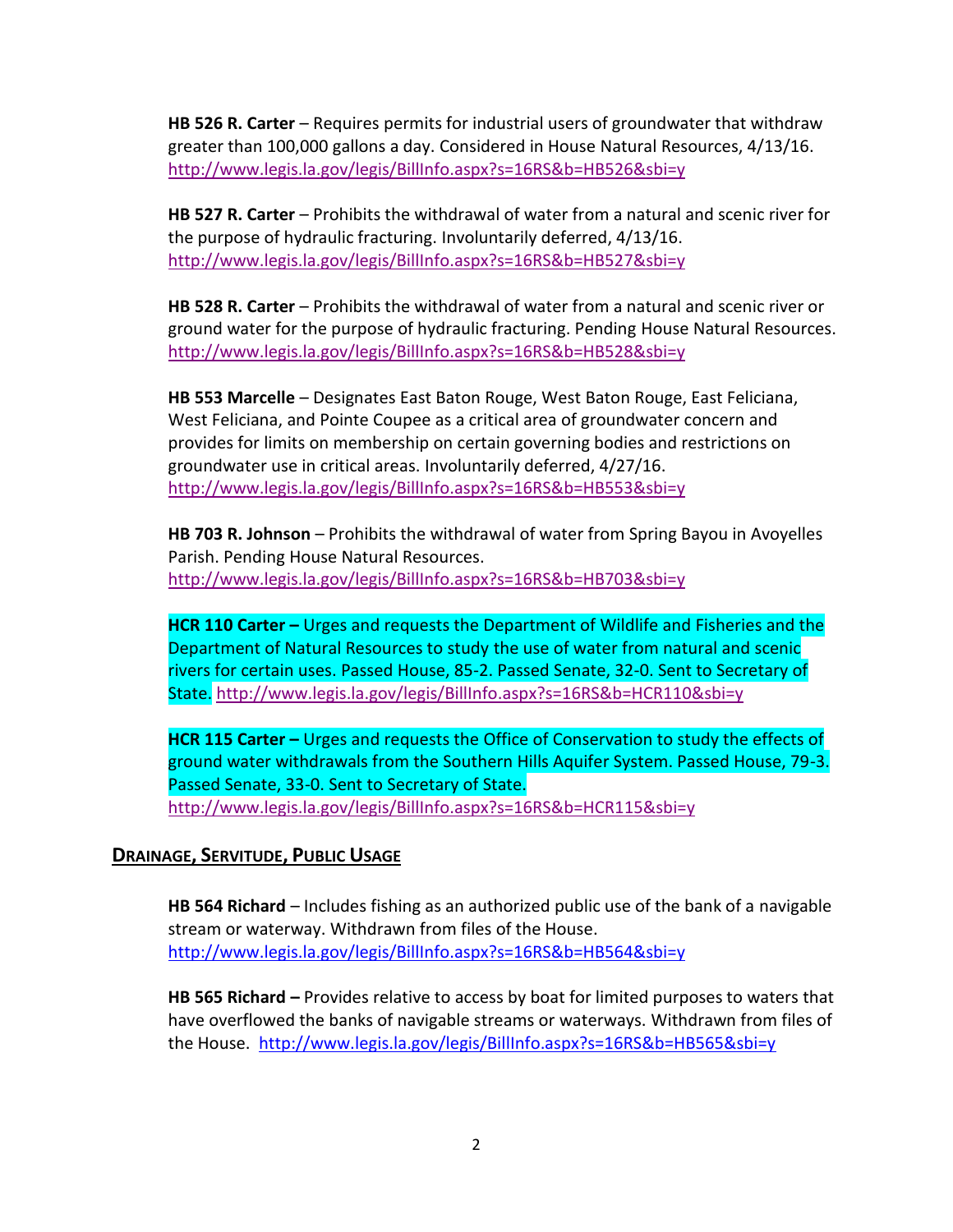**SB26 Allain** – Clarifies existing law regarding natural drainage of surface waters and servitude between servient and dominant estates. Passed Senate, 33-3. Passed House, 84-0. House amendments rejected by Senate, 36-0. Pending in conference committee. <http://www.legis.la.gov/legis/BillInfo.aspx?s=16RS&b=SB26&sbi=y>

#### **PORTS AND HARBORS**

**HB 853 R. Johnson (Act 594 of 2016)** – Changes the composition of the Avoyelles Parish Port Commission and provides for additional authority of the commission. Passed House (conference committee report), 95-0. Passed Senate (conference committee report), 32- 2. Signed by Governor. <http://www.legis.la.gov/legis/BillInfo.aspx?s=16RS&b=HB853&sbi=y>

**SB 31 Mills (Act 325 of 2016)** – Expands authority of the Greater Krotz Springs Port Commission to issue general obligation bonds, enter into contracts and agreements, undertake economic development initiatives, etc. Passed Senate, 36-0. Passed House, 82-0. Signed by Governor. <http://www.legis.la.gov/legis/BillInfo.aspx?s=16RS&b=SB31&sbi=y>

**SB 51 Johns** – Authorizes the board of the Lake Charles Harbor and Terminal District to levy additional mills of ad valorem tax to be dedicated to channel operation, maintenance, and improvement. Pending Transportation, Highways, and Public Works. <http://www.legis.la.gov/legis/BillInfo.aspx?s=16RS&b=SB51&sbi=y>

**SB 82 Morrish (Act 331 of 2016)** – Creates the Cameron Parish Port, Harbor, and Terminal District. Passed Senate, 37-0. Passed House, 81-0. Signed by Governor. <http://www.legis.la.gov/legis/BillInfo.aspx?s=16RS&b=SB82&sbi=y>

### **ADMINISTRATIVE AUTHORITY**

**HB 154 Montoucet** – Limits the power of the Public Service Commission to regulate nonprofit water utility cooperatives wholly owned by water users. Constitutional Amendment. Reported favorably House Commerce, 15-0. Recommitted to House Civil Law and Procedure. <http://www.legis.la.gov/legis/BillInfo.aspx?s=16RS&b=HB154&sbi=y>

**HB 251 Chaney (Act 42 of 2016)** – Provides relative to the membership of the state soil and water conservation commission and who performs audits for all of the commission's districts. Passed House, 95-0 (w/Senate amendments). Passed Senate, 35- 1. Signed by Governor. <http://www.legis.la.gov/legis/BillInfo.aspx?s=16RS&b=HB251&sbi=y>